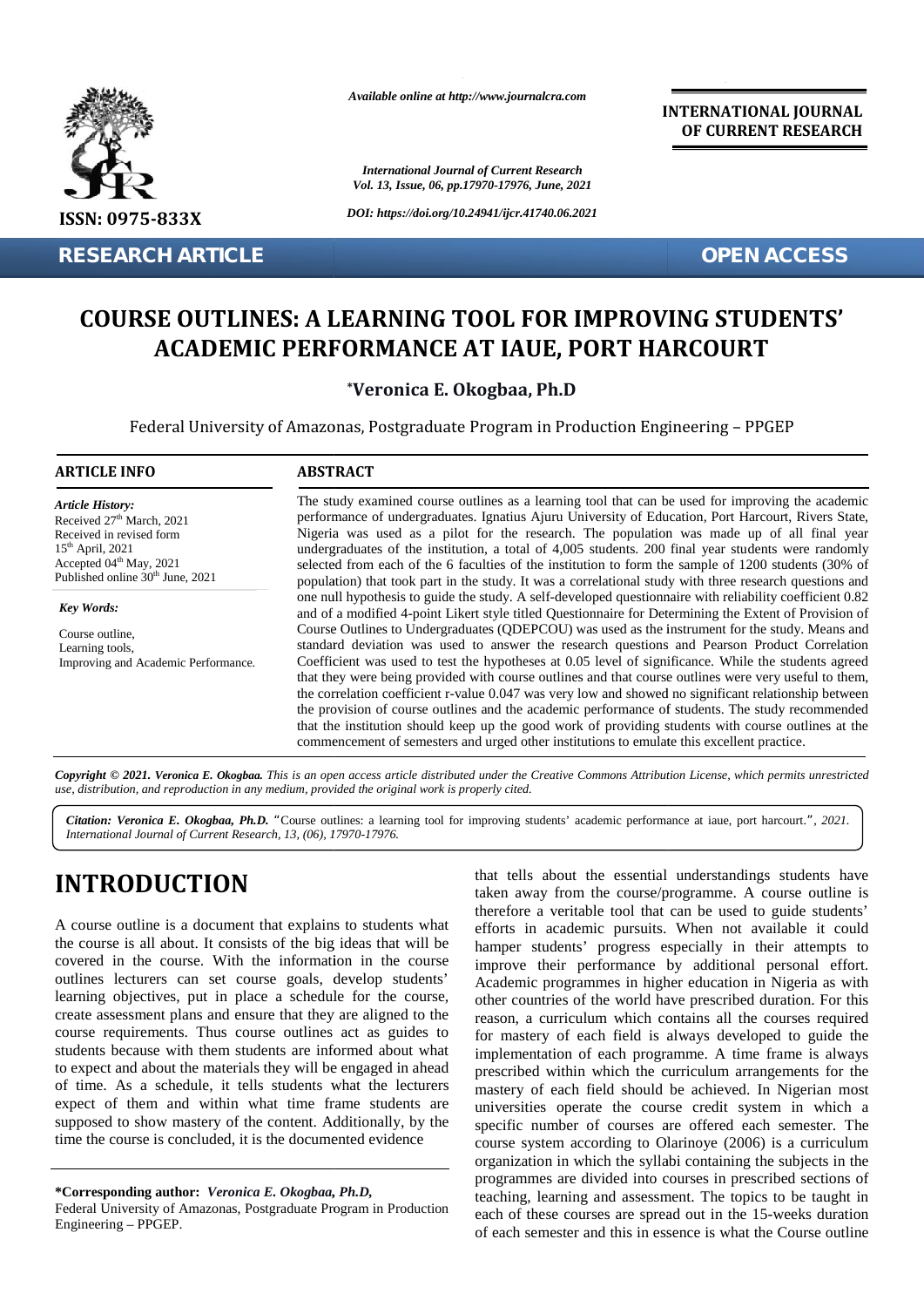is all about. Course outlines have varied uses in a university setting. To the entire university it is a reference material both to lecturers, administrators and accreditation committees who visit from time to time to know exactly what students are doing in the individual courses as well as in the overall professional areas. It is a pointer to what each lecturer is doing in each course and what they expect of their students. Furthermore, it determines and describes what skills students should have after completing the course. This is particularly helpful for prerequisite courses because they provide information about what skills and knowledge students already have which can be built upon and which ones are lacking. Finally, course outlines are very useful in defining course goals or objectives. Course goals are what course lecturers expect from students and what students can expect from the course. They are statements that express course expectations in measurable terms. The course goals/objectives are very valuable in the learning process and without them student successes cannot be measured. Whatever the goals, learners expect some outcomes at the end of the learning periods. Course outcomes can be explained to mean what the students ultimately come away with at the end of the course. Oftentimes there are gaps between what the lecturer hopes to achieve and what the students ultimately come away with. It is the desire of every educator that both course goals and students' outcomes match at the end of course offerings. Where gaps exist, various aspects of the teaching learning process may need to be revised to improve students' achievements. The  $21<sup>st</sup>$  century has come with a lot of challenges which makes it imperative that students be more effective learners and also be able to acquire complex assortment of skills necessary for survival in the society. Relevant skills for survival and academic success that have been identified include:

- Time management
- Ability to prioritize
- Multitasking
- Varying strategies for studying and learning
- Use of technology
- Developing appropriate social skills
- Maturity
- Showing responsibility.

These skills enable students in the universities to plan adequately for the tasks and experiences of each session and also to learn to distribute time and resources wisely to areas where more learning is needed. They can also help students develop self-management skills to plan and monitor their learning and to appropriately compare performance to course objectives both at short and long term basis. All of these activities go a long way to promote individual students' academic performance all year round. This makes it then absolutely necessary that students be provided with course outlines as a guide to make them take ownership of their learning as they navigate through prescribed courses. Additionally, the  $21<sup>st</sup>$  Century demands of education require a learning orientation with a keen focus on higher-order learning skills for students and with commensurate teaching/learning capacities of the educational institutions themselves to transform learners to meet global needs. This type of transformation has been defined by Watty (2006) to mean a unique, individually negotiated process between the teacher and the learner where the participant is transformed. For this reason, higher education has been said by many researchers to

be about transforming people and not just their knowledge. Not only must the personal identity of the student be transformed, higher education must also transform itself to meet the demands of a new economy (Harvey and Knight, 1996). Continuing in this thought, Popli in Bramming (2007) made a case for what might be called 'transformative' graduates, which he says requires a shift in the way education is currently approached. He believes education should move from merely providing information towards learning to where information is sought out by learners themselves for their professional development. This requires that learners be guided in the learning process and what better way to guide them than to provide them with course outlines so they can take more responsibility for their learning because they know what is expected of them.

**Statement of Problem:** One of the goals of university education is to promote competencies as well as increase the knowledge base of students. For this reason, most university programmes are based on multiple performance assessments and project-based learnings. This require that students construct their own understanding through more personal efforts and take more responsibility for their own learning. When this happens, students tend to show a lot of self confidence and this is displayed in their attitude towards the various performance assessment processes and their subsequent performances. Observation however has shown that undergraduates are still very unsure of themselves, fearful of examinations and are ever ready to engage in all sorts of dubious ways to pass examinations. The level of absenteeism from general class activities are also observed to be quite high with more and more students only showing up in large numbers for quizzes and during final examinations. Thus class participation among students is very low and there is fear that if the situation persists that students' learnings might be negatively impacted leading to downward trends in students' achievements. This has informed the need for this study to determine the extent to which students are being provided with course outlines to enable them take more ownership of their academic pursuits using Ignatius Ajuru University of Education, Rumuolumeni, Port Harcourt, Rivers State as a case study. The main aim of the study was to determine whether students are being provided with course outlines and the extent to which the provision of course outlines have impact on the academic performance of the students. Specifically, the study sought to:

- Determine to what extent course outlines are provided to undergraduates at Ignatius Ajuru University of Education, Rumuolumeni, PH, at the commencement of the semesters.
- How far into the semester is considered late for students to be provided with course outlines?
- Identify the extent to which students believe that providing them with course outlines have a positive impact on their academic performance.
- To determine if there is a significant relationship between undergraduates' possession of course outlines and their performance.

#### **The study was guided by the following research questions**

 To what extent do course lecturers provide undergraduates with course outlines at the commencement of semesters at Ignatius Ajuru University of Education, Rumuolumeni, PH.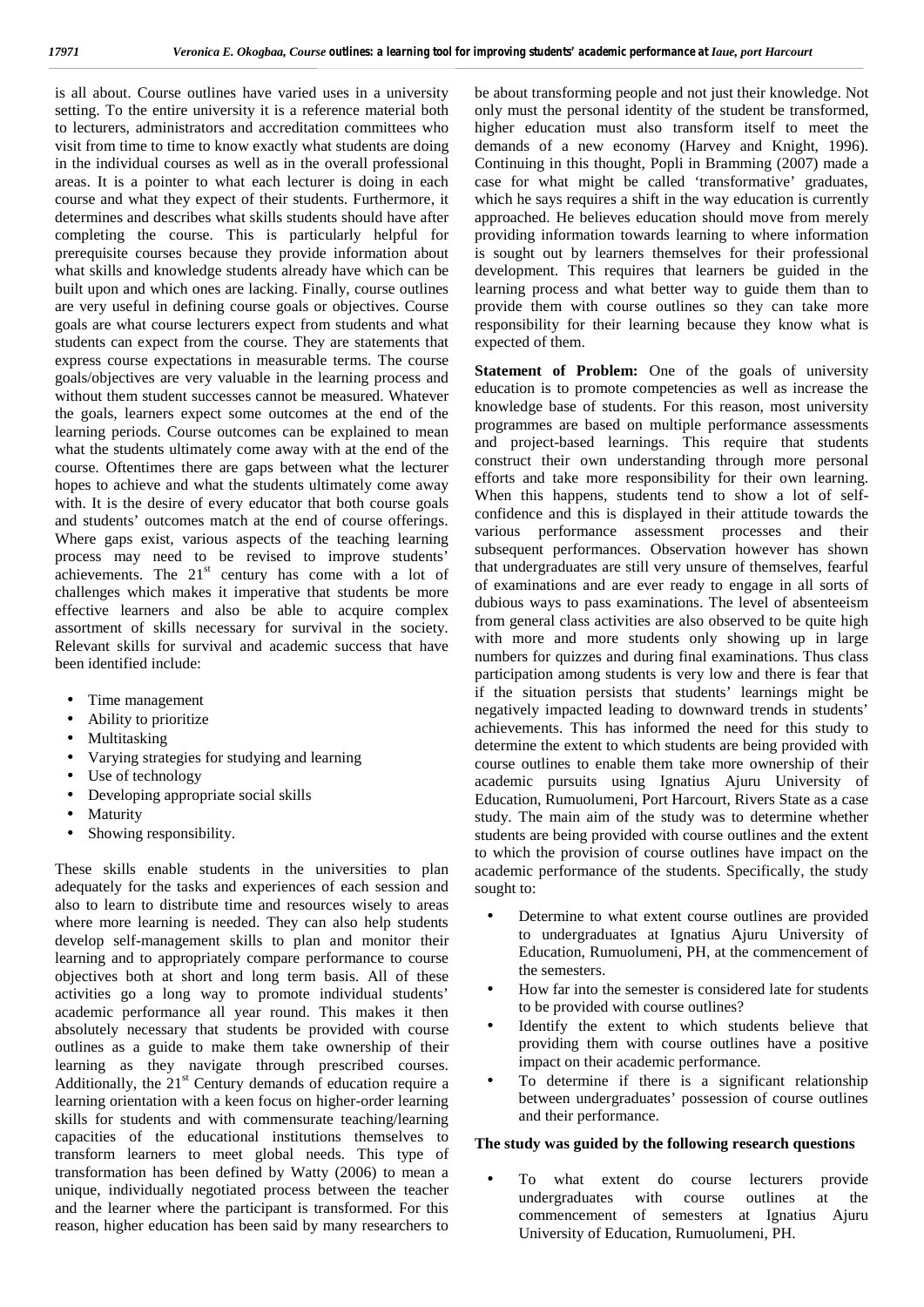- How far into the semester is considered late for undergraduates to receive course outlines for courses they are offering?
- To what extent do students believe that being provided with course outlines have a positive impact on their academic performance?

#### **The following null hypothesis was tested at 0.05 level of significance:**

Ho1 There is no significant relationship between the provision of course outlines for courses offered in the semester and the academic performance of undergraduates at Ignatius Ajuru University of Education, Rumuolumeni, PH.

**Theoretical and Conceptual Clarifications:** The Constructivist Theory of Learning formed the theoretical basis of the study. Constructivism was born on the basis of Piaget's cognitive development and Vygotsky's structural theories (Sehundi and Purwarno (2018).

The term refers to the idea that learners construct knowledge for themselves. This means that each learner individually and socially constructs meaning to concepts as they learn. Constructing meaning by this approach is considered to be learning itself. Thus accepting the constructivist theory means that one is willing to follow in the paths of Dewey, Piaget, Vygotsky and similar researchers. These researchers accept that there is no such thing as knowledge out there that is independent of the learner. But knowledge that exists is that which the learner constructs for themselves as they learn. The constructivist approach believes that learning is not understanding the "true" nature of things as has been presented by others but rather a personal and social construction of meaning out of the array of experiences from which learners fabricate knowledge for themselves. Hein (1991) explains that the constructivist theory requires that educators turn around by 180 degrees from the idea of describing nature as an all encompassing machine to instead look towards learners and how each of them create their own model to explain nature. Thus in the constructivist position, educators are required to follow a pedagogy which argues that people must provide learners with the opportunity to interact with sensory data and construct their own world. Applying the constructivism approach is expected to open learners' curiosity.

## **The dramatic consequences of constructing meaning have been identified to be twofold and include:**

- The need to focus on the learner in thinking about learning;
- And the understanding that there is no knowledge independent of the meaning attributed by experience and constructed by the learner or community of learners.

This thought is also buttressed in Hoy and Miskel's statement that constructivism puts students at the center of the teachinglearning process and the teacher in the direct role of assistant and coach. They also added that inquiry and problem-based learning are critical aspects of teaching in this approach. Thus this theory forms a good background for this study because it supports the thoughts that learners be given center place and be given all assistance to take responsibility for their learning. The course outline is one of the tools that can provide learners

with such freedom while pointing them to what they are expected to learn.

**Essential Components of Course Outlines:** The component parts of a course outline have been identified to include:

**Assessment Overview**: This is a grading guide which allows students to see what weightings are given to the different assessment elements of the course. It provides an overview of the grading and provides a grading scale which allows students to know how well they are performing. Students' learning objectives control what assessment plans are adopted and indicate what students will learn. Thus assessment plan states how lecturers will collect information about the extent of achievement of the objectives (University of Lethbridge, 2010). Details to be found in assessment plans can include:

- The type of assessments that will be used within the course structure;
- How they will be marked;
- How they will provide evidence of student learning.

Most assessment plans contain multiple assessments and this increases evidence finding on multiple outcomes. In the Nigerian educational system, assessment plans for each course consist of continuous assessment and the final examination. Assessment plans work side by side with course activities. This means that whatever the tasks to be mastered, the activities scheduled must prepare students for the assessment in those areas.

#### **A typical course outline contains the following sections:**

- Purpose of the course;
- Major information/skills to be taught or learned, which is also sometimes called schedule of activities;
- And lastly how learning will be assessed, also referred to as assessment plan. Assessment plans could consist of the continuous assessment options of:
- Quizzes; examples of which can be essay types, multiple choice, open book, etc.
- Assignments which could be individual or group-based.
- and the final examination which usually comes at the end of the course.

The weighting and grading scales that each of these aspects will carry would be identified for the students so that they would understand what level of performance is considered a pass grade.

**Schedule of Activities**: It is important to first identify how students will be assessed because from that point it is easier to construct activities that will facilitate the learning that students need to have in order to achieve the course objectives. When course activities are in tandem with assessment plans, the course outcomes are easier to assess.

**Reading List**: The course outline helps lecturers to prepare an appropriate reading list. This could simply include the following:

- A reference to the prescribed textbook(s).
- Links to online readable materials relevant to the course.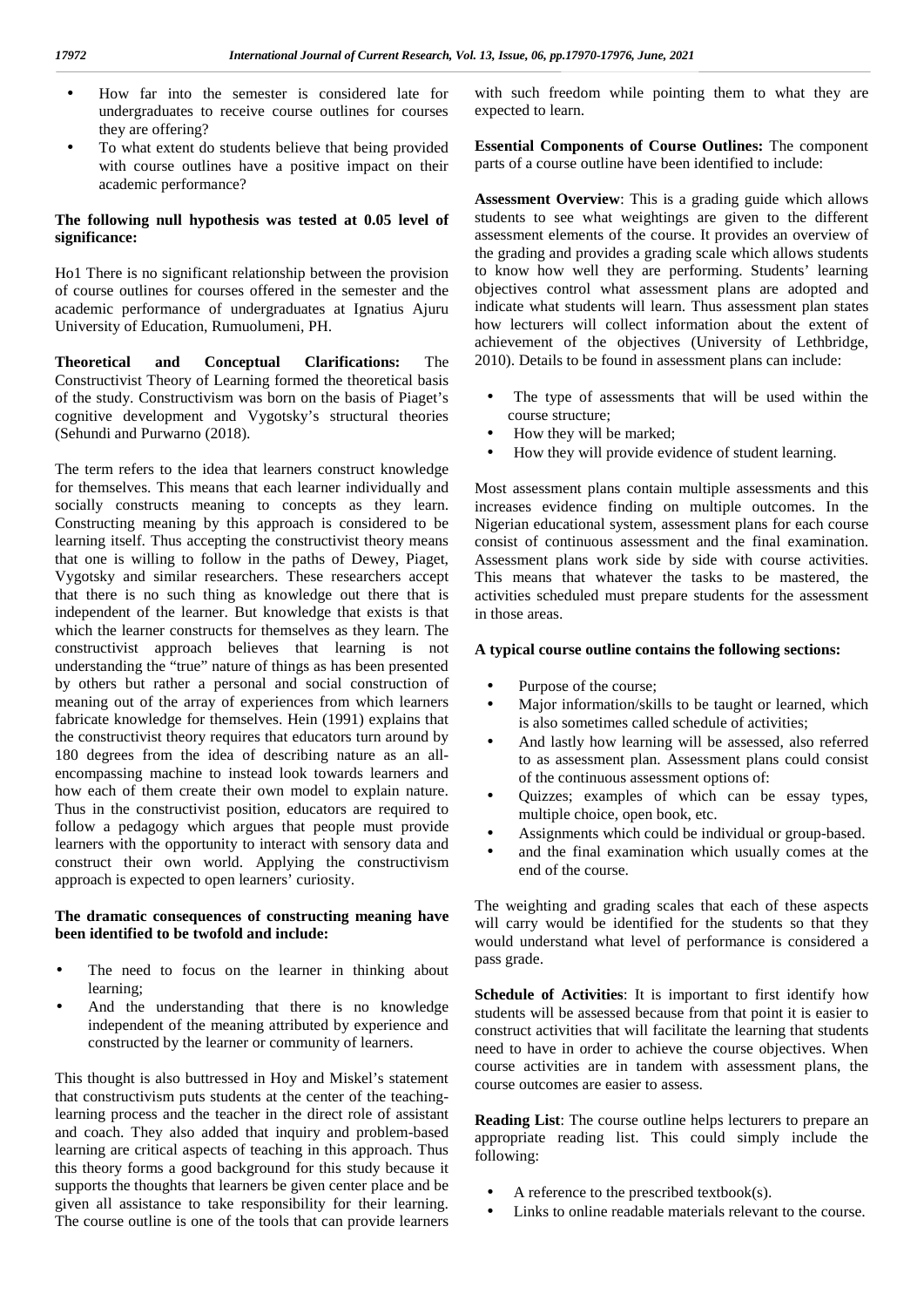Academic journal and any other text as the lecturer may recommend.

A reading list helps students to gather or make purchases ahead of the course schedule. It also helps students and others such as administrators and other educators to see what content are covered within the course.

**The Process of Developing Course Outlines:** The process of developing a course outline as have been identified by several researchers is a reflective exercise. The lecturers carefully take into consideration the following ingredients:

- Their philosophy of teaching;
- Why the course is important;
- How the course fits into the discipline;
- What topics will be covered.

The expectations for the course are clearly spelt out so that everyone is aware of what they should or should not do. When well-articulated, the process of developing a course outline is enlightening and could add to the benefits accrued from the course. This is because a lot of time is taken to select and align its various components. Even though the course outline serves as a guide to both students and lecturers, in it the feelings, attitudes and beliefs of lecturers about the subject matter are made obvious. If the lecturers are passionate about the subject, it will manifest in the tasks that are selected for inclusion in the course outline. Woolcock (2003) explained that the quality of the course outline is a fairly reliable indicator of the quality of teaching and learning that will take place in a course. For this reason, Woolcock advises that lecturers should make effort to construct high-quality course outlines since what they construct is a reflection of their belief about quality. Thus the lecturers' own philosophies about teaching can be judged from what aspects of the course outline they emphasize. The experience and maturity of lecturers can also be deduced from the content of the course outline because experienced and more mature lecturers are likely to be very particular about certain aspects of the content as against the less experienced or newly recruited ones.

## **The Roles of Course Outlines**

A number of researchers have highlighted the roles course outlines play in educational programmes. Davis (1993) said that the course outline:

- Provides a solid beginning to the semester
- Sets the tone for the course
- Provides a conceptual framework for the course
- Becomes a resource that is referred to over the course of the semester
- Shows students how seriously the lecturer takes the course
- Is the contract between lecturers and students as far as the course is concerned.

Altman and Cashin (2003) in their own contributions explained that course outlines serve the following purposes:

- Let's students know what the course is about.
- Why the course is taught
- Where it is going and

 What will be required for students to be successful in the course.

This makes the course outline a personal tool that students can use to enhance their individual attempts to improve educational outcomes and also a professional document for both lecturers and students to guide academic work.

**Purposes of a Course Outline:** Parkes and Harris (2010) describe the three major purposes that a course outline serves as:

- Course outline serves as a contract.
- Course outline serve as a permanent record
- Course outline serve as a learning tool.

**Course outline as Contract**: When the course outline is looked at as the contract between the lecturers and students, it makes explicit the responsibilities of the lecturers and the students (Grunert, 1997). It is also the document by which classroom practices, expectations and norms are codified and any ambiguity of meanings within the context of the course are clarified. For these reasons developing the course outline is a serious step and requires careful consideration on the part of practitioners. Grunert threw more light on this when he explained further that lecturers take a scholarly reflection about teaching when they design a course. This is because with them, they make plans, select strategies and eventually pen them down into written documents that can be kept. Adding to the thoughts about requiring careful reflection, McKeachie, (1999) explained that this could be in respect to aspects such as:

 What topics will be covered. When assignments will be due. When examinations will be administered and What objectives will be reached.

Thus for students the course outline provides security in knowing the direction the course will follow and the expectations of the lecturer.

**Course Outline as a Permanent Record:** In almost all cases, institutions require that information on what goes on in the teaching learning interface be documented in one form or another for various uses. For example, during accreditation exercises of both individual programmes and whole institutions, numerous documents are sought for as evidence to show effectiveness to attract possible approvals. Part of these are details about the courses and this could include the following:

- what was covered
- what students were expected to do and
- how the outcomes and performances were assessed, etc.

It is not uncommon to use information provided about these areas to evaluate both individuals and entire programmes. Such evidence will provide answers to issues about the programmes such as:

- if lecturers were mindful of the levels of students in the courses?
- assessing lecturers teaching abilities and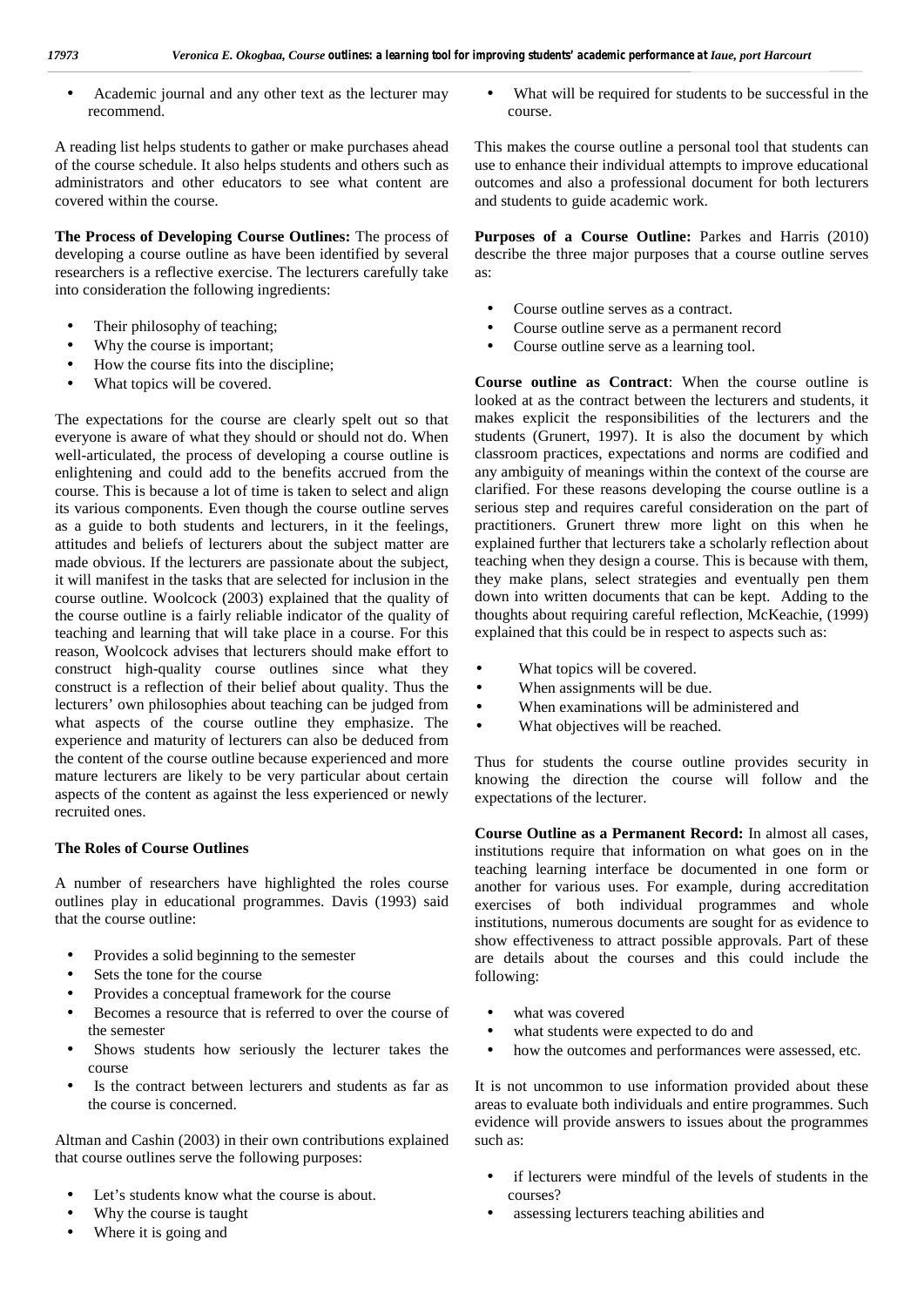determining if courses contained information about topics that are appropriate in terms of both scope and depth, etc.

Additional uses could be in situations where students wish to transfer to other institutions to complete their programmes in such institutions. In that case students could use the evidence of what is contained in course outlines as a documentation of what was covered at each level and the scope or depth of coverage.

**Course outline as a Learning Tool:** Research has shown that course outlines are highly effective facilitators of students' learning. There is a growing realization that students learn a lot outside the four walls of the classrooms at the university level. While students learn a lot by directly interacting with their lecturers in the classrooms, however, some recent studies have shown that students learn more these days by reading, writing, researching and discussing outside the normal classroom experience. It is not possible for lecturers to be personally available to guide all of students' learning at all times. Thus a course outline that is well articulated and all-embracing can be a veritable tool for students due to the fact that it can provide information capable of assisting students to take control of their learning. Additionally, there are noticeable effects of technological improvements in the modes of delivery of instruction this  $21<sup>st</sup>$  Century which should ideally lead to improved student outcomes but observations have shown that this is however not the case. One reason given for this observation is that some of these technological interventions require more individualized student's involvements, which more often than not demands that students work for extended periods by themselves. This further brings out the need for them to be provided with course outlines as tools to guide learning. Recognizing this students' position, Kelly (2008) explained that students are actually the ones in charge of their success or lack of it in courses in higher education. The reason he gave is that students are the ones doing the learning because they are old enough to make choices for themselves.

Kelly added that what lecturers can do is to lay out the criteria for success which could include:

- what a student must know and be able to do by the end of the course;
- offer descriptive feedback which can describe "where students are and what they need to do to get to where they need to be, etc.

But that the final choice of success or failure is determined by the students. In conclusion, Kelly counsels that students should be made to come to terms with the fact that academic success is not a function of ability only. That the bright students do not necessarily have big brains and those who are not bright, small brains but that the variable that determines success in higher education is not brain size but how hard that brain gets worked. Kelly recommends that lecturers should get students started by challenging them to work hard, to spend twice as much time on their projects than they usually would do, spend time to seek additional information even if it is just so they can see that hard work does makes a difference. From the foregoing, it is obvious that at the university level, students are more responsible for their learnings than at other levels. What the lecturers should do is to provide leadership and support to create and sustain a climate that promotes learning. A course

outline is one of those features of a support system that can make students assume more responsibility for their learnings.

**Population, Sample and Sampling technique:** The population for the study consisted of all final year undergraduate students in all the six faculties of the University with a figure of 4,005 students. The final year students have spent a minimum of 3years (6 semesters) in the university and as such are in a position to provide information on various aspects of the university practices that involves students. A sample of 1200 students was selected using the simple random sampling technique to select 200 students from each of the 6 faculties in the university. A self-developed questionnaire titled Questionnaire to Determine the Provision of Course Outlines as a Tool for Learning among Undergraduates (QDPCOTLAU) was used as an instrument for data collection. It was developed using a modified Likert scale with response options of Very high extent (VHE), High extent (HE), Low extent (LE) and Very low extent (VLE). The instrument was validated by three lecturers in the department of Educational Management, considered to be experts in the field. A test-retest method was used involving 10 students outside the sampled group to determine the reliability coefficient of the instrument. The results from the exercise were correlated using the Spearman Product Moment Correlation and a coefficient of 0.82 was obtained.

# **RESULTS**

#### **Answer to Research Questions**

**Research Question One**: To what extent do course lecturers provide undergraduates with course outlines at the commencement of semesters at Ignatius Ajuru University of Education, Rumuolumeni, PH?

**Table 1. Showing Mean and Standard Deviation of Extent of provision of Course outlines at Commencement of Semester**

| S/N            | <b>Items</b>                                                                                             | N    | Mean | SD.  | <b>Remarks</b>      |
|----------------|----------------------------------------------------------------------------------------------------------|------|------|------|---------------------|
| 1              | We are always provided<br>with course outlines by<br>our lecturers at the<br>beginning of each<br>course | 1200 | 3.32 | 0.65 | Very high<br>extent |
| $\mathfrak{D}$ | More than 70% of the<br>lecturers do not provide<br>course outlines to<br>students                       | 1200 | 2.30 | 0.91 | Low<br>extent       |
| $\mathcal{R}$  | Up to 75% of the<br>lecturers provide course<br>outlines to the students                                 | 1200 | 2.98 | 0.98 | High<br>extent      |
| $\overline{4}$ | Only very few lecturers<br>provide course outlines<br>to students                                        | 1200 | 2.60 | 0.99 | Low<br>extent       |
|                | Grand mean                                                                                               |      |      | 2.80 |                     |

Table 1 shows a mean response of 3.32 which is above the criterion mean of 2.5. This can be interpreted to mean that to a very high extent, lecturers at the university provide the students with course outlines at the beginning of each course. Similar opinions are also expressed in items 1-4 with mean ratings of 2.30, 2.98 and 2.60 all pointing to the fact that up to 75% of the lecturers provide students with course outline. In response to research question one, to a large extent course lecturers provide undergraduates with course outlines at the commencement of semesters at Ignatius Ajuru University of Education, Rumuolumeni, PH.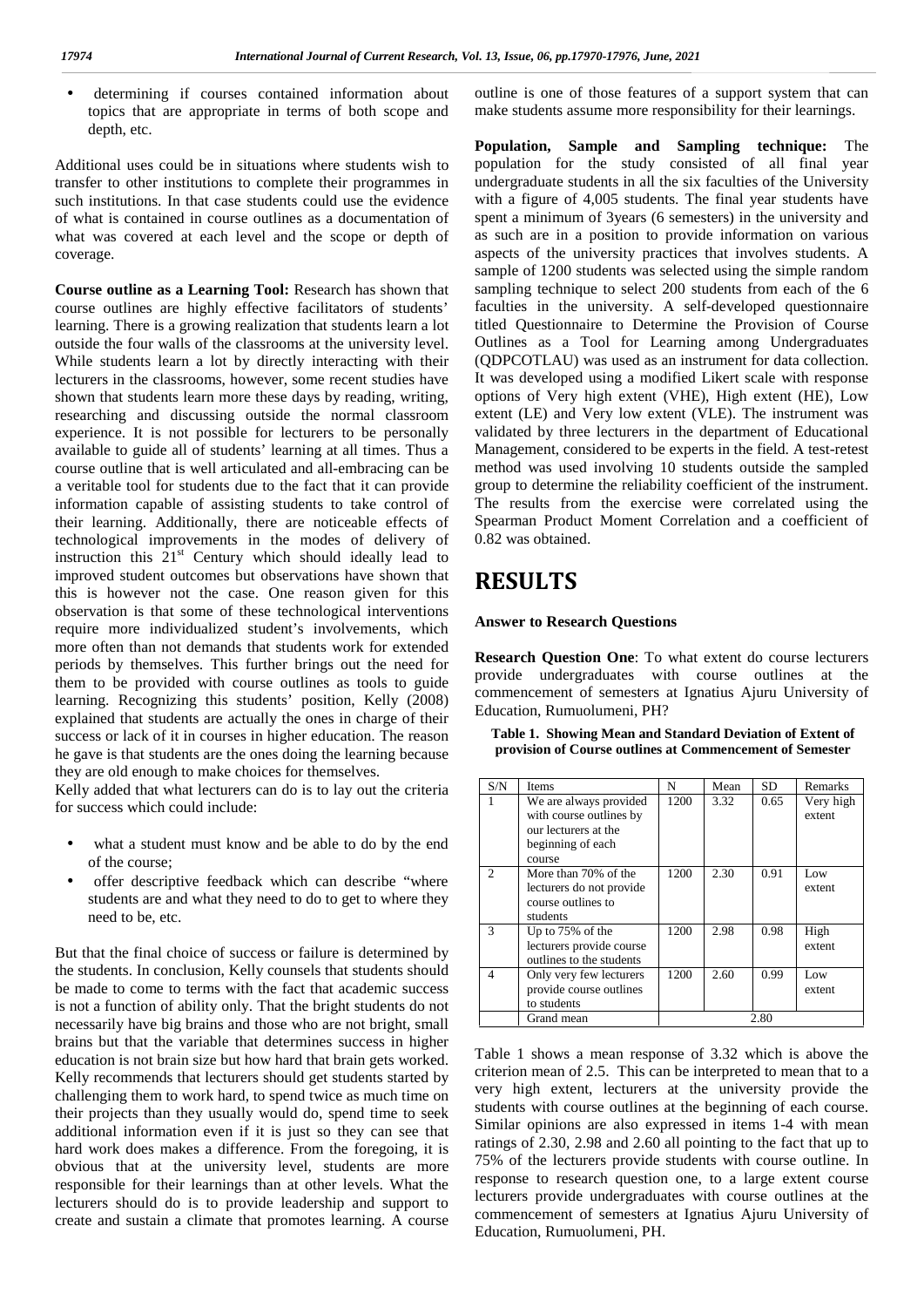**Table 2. Showing Mean and Standard Deviation of Responses on how far into the Semester is late for Provision of Course outlines**

| S/N | Items                                                                                                                                                          | N    | Mean | SD   | Remarks             |
|-----|----------------------------------------------------------------------------------------------------------------------------------------------------------------|------|------|------|---------------------|
| 5   | Half-way<br>into<br>the<br>semester is considered<br>late for the provision of<br>course outlines                                                              | 1200 | 3.36 | 0.86 | Very high<br>extent |
| 6   | Course outlines<br>not.<br>provided within the first<br>weeks of<br>the<br>two<br>semester is considered<br>late because it will not<br>help the students much | 1200 | 3.18 | 0.84 | Very high<br>extent |
| 7   | Course outlines can be<br>provided even up to the<br>day of the examinations                                                                                   | 1200 | 1.76 | 1.05 | Low<br>Extent       |
| 8   | Provision<br>of<br>course<br>outlines<br>after<br>the<br>examinations is the only<br>time<br>it<br>be<br>can<br>considered late                                | 1200 | 2.61 | 1.27 | Low<br>extent       |
|     | Grand Mean                                                                                                                                                     |      |      | 2.22 |                     |

**Research Question Two**: How far into the semester is considered late for undergraduates to receive course outlines for courses they are offering? Table 2 shows students' responses to the question of how far into the semester is considered late for providing course outlines. Item 5 shows a mean rating of 3.36 and indicates that to a very high extent, students accept that half-way into the semester is late for providing course outlines. Item 6 with a mean of 3.18, indicates that course outlines are provided within the 1st two weeks of the semester. Items 7 and 8 with means 1.76 and 2.61 respectively indicates that students accept that course outlines should not be provided during or after examinations. In answer to research question two to a large extent beyond half-way into the semester is considered late for providing course outlines to students.

**Research Question Three**: To what extent do students believe that being provided with course outlines have a positive impact on their academic performance?

#### **Table Showing Mean Ratings of Impact of Course Outlines on Students' Performance**

| S/N | <b>Items</b>                                                                                                         | N    | Mean | SD.  | Remarks             |  |
|-----|----------------------------------------------------------------------------------------------------------------------|------|------|------|---------------------|--|
| 9   | if<br>outlines<br>Course<br>provided will<br>help                                                                    | 1200 | 3.67 | 0.69 | Very high<br>extent |  |
|     | students know what the<br>course is all about                                                                        |      |      |      |                     |  |
| 10  | if<br>Course outlines<br>provided helps students<br>to study ahead in order<br>to cover the topics for<br>the course | 1200 | 3.64 | 0.71 | Very high<br>extent |  |
| 11  | Course outlines help<br>students to evaluate<br>themselves throughout<br>the semester                                | 1200 | 3.59 | 0.67 | Very high<br>extent |  |
| 12  | When students<br>have<br>course outlines it helps<br>them plan their study<br>time well                              | 1200 | 3.58 | 0.79 | Very high<br>extent |  |
|     | Grand Mean                                                                                                           | 3.62 |      |      |                     |  |

Table 3 shows a grand mean of 3.62 and a high extent acceptance of all items in the clusters. This indicates that the students all accept that course outlines are useful to them to know what the course is about, to study ahead, to evaluate themselves throughout the semester and to plan their study time.

In answer to research question three to a very high extent students believe that being provided with course outlines have a positive impact on their academic performance.

**Hypothesis:** Ho1 There is no significant relationship between the provision of course outlines for courses offered in the semester and the academic performance of undergraduates at Ignatius Ajuru University of Education, Rumuolumeni, PH.

#### **Table 4. Showing Mean and Standard Deviation of Extent of Provision of Course Outlines and Impact on Academic Performance of Undergraduates**

| <b>Descriptive Statistics</b>                                                                                 |  |                      |      |
|---------------------------------------------------------------------------------------------------------------|--|----------------------|------|
|                                                                                                               |  | Mean Std. DeviationN |      |
| Impact of provision of course outline 14.46461.98559<br>academic performance<br>- of<br>lon<br>undergraduates |  |                      | 1200 |
| Extent of provision of course 22.1015 3.00994<br>outlines to undergraduates                                   |  |                      | 1200 |

**Table 5. Showing a Summary of PPMC Test of Relationship Between Provision of Course Outlines and Undergraduates Academic Performance**

| Correlations                    |             |                |                       |
|---------------------------------|-------------|----------------|-----------------------|
|                                 |             | Impact of      |                       |
|                                 |             | provision of   |                       |
|                                 |             | course outline |                       |
|                                 |             | on academic    |                       |
|                                 |             | performance    | Extent of provision   |
|                                 |             | of             | of course outlines to |
|                                 |             | undergraduates | undergraduates        |
| Extent of                       | Pearson     | .047           |                       |
| provision of                    | Correlation |                |                       |
| course outlines Sig. (2-tailed) |             | .087           |                       |
| to                              |             |                |                       |
| undergraduates                  |             | 1200           | 1200                  |

Table 5 shows a r-value of 0.047 at 0.087 level of significance. The r-value is not significant therefore the null hypotheses is accepted. Thus there is no significant relationship between the provision of course outlines on the academic performance of undergraduates at the Ignatius Ajuru University of Education.

#### **Summary of Findings**

### **Based on the analysis of the data generated, I was found that:**

- That to a very high extent students believe that being provided with course outlines have a positive impact on their academic performance.
- That to a large extent half-way into the semester is considered late for providing course outlines to students.
- That to a large extent course lecturers provide undergraduates with course outlines at the commencement of semesters at Ignatius Ajuru University of Education, Rumuolumeni, PH.
- There is no significant relationship between the provision of course outlines and the academic performance of undergraduates at the Ignatius Ajuru University of Education.

## **DISCUSSION OF FINDINGS**

Results clearly show that the lecturers at this university provide their undergraduates with course outlines at the beginning of each course.